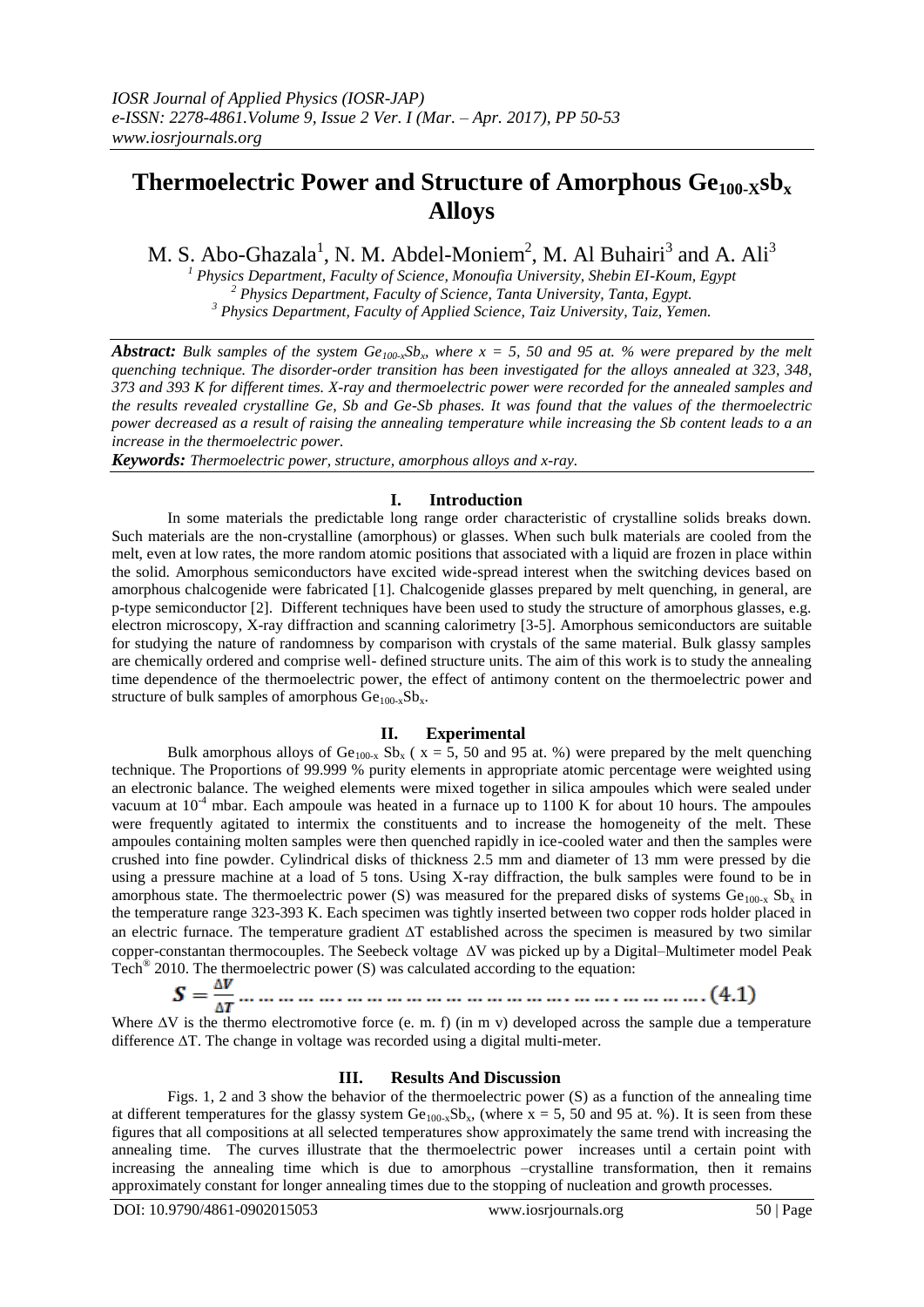

Fig. 1. Thermoelectric power versus annealing time at different temperatures for Ge<sub>95</sub>Sb<sub>5</sub> alloy.



**Fig. 2.** Thermoelectric power versus annealing time at different temperatures for  $Ge_{50}Sb_{50}$  alloy.



Fig. 5.5. Therefore power versus annealing time at different temperatures for  $Ge<sub>5</sub>$ Fig. 3. Thermoelectric power versus annealing time at different temperatures for Ge<sub>5</sub>Sb<sub>95</sub> glassy sample.  $\frac{1}{2}$ 

In semiconductors, a charged particle must first be excited across an energy gap EG. In this case the thermopower is approximated by:

……….......................................……...…........... (1)

Where  $k_B$  is the Boltzmann constant, (e) electron charge and  $E_G$  is the energy gap. Since the energy gap for ordered semiconductors is higher than that of amorphous one, the increase of thermoelectric power (S) of the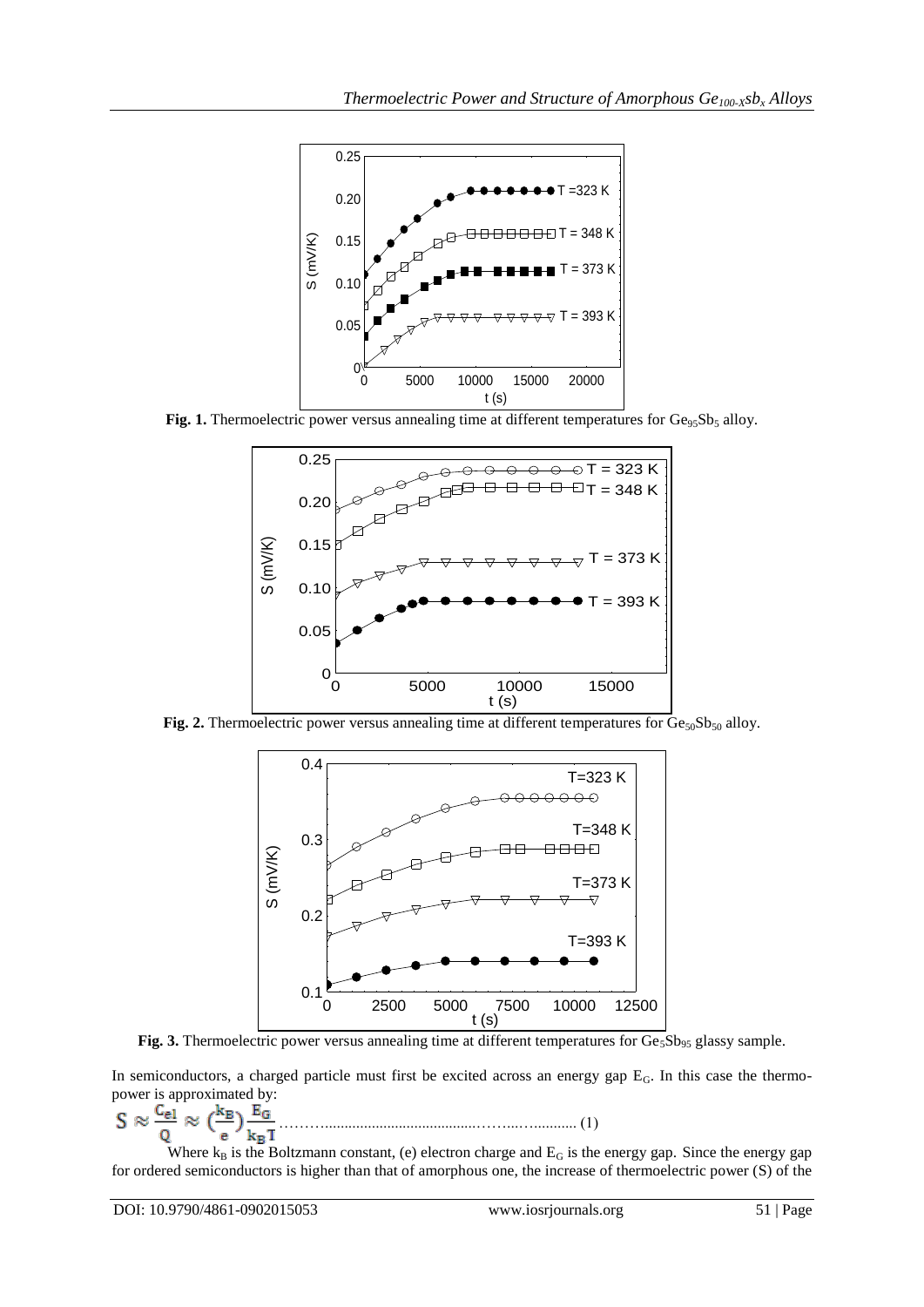investigated amorphous alloys with the annealing time is due to the crystallization effects according to equation (1). Fig.4 shows the temperature dependence of thermoelectric power in the temperature range 323-393 K for the glassy system  $Ge_{100-x}$  Sb<sub>x</sub>, (where x = 5, 50 and 95 at. %). It is seen from this Figure that all compositions show approximately the same behaviour with rising the temperature where the thermoelectric power are observed to decrease with temperature. The results reveal that the material have a positive thermoelectric power for the studied compositions overall the temperature range 323-393 K. In typical p-type thermoelectric materials, positive charge carriers (holes) accumulate at the cold end, causing a positive potential [2, 6].

In general, the behaviour of the thermoelectric power as a function of temperature (Fig.4) can be explained as follows: It has been reported that the thermoelectric power of semiconductors is larger than the characteristic value  $87\mu$ VK<sup>-1</sup> and increases with decreasing temperature [7]. In a semiconductors S is typically a few millivolts per degree Kelvin [8]. It is seen from Fig. 4 that the thermoelectric power of  $Ge_{100-x}$  Sb<sub>x</sub> alloys decreases with increasing the temperature and have positive values larger than the value  $87\mu$ VK<sup>-1</sup> in agreement with the above statements [7, 8].



 $\frac{1}{2}$  rature dependence of thermoelectric power of  $\frac{1}{2}$   $\frac{1}{2}$   $\frac{1}{2}$   $\frac{1}{2}$ **Fig. 4:** Temperature dependence of thermoelectric power of Ge<sub>100-x</sub> Sb<sub>x</sub> glassy system.

In order to show the variation of thermoelectric power (S) with the Sb content, the results have been plotted in Fig.5. It is shown that the thermoelectric power (S) increases with increasing the Sb content. This increase may be due to increase of ionicity which leads to the increase of the optical energy gap according to equation (1).



Fig. 5. Variation of thermoelectric power (S) with Sb content at different temperatures.

The effect of annealing on the structure of Ge<sub>95</sub> Sb<sub>5</sub> alloy annealed at 423 K and 593K for different times was investigated by X-ray (for brivity) as shown in Figs. 6 and 7, respectively. The detected peaks in the X-ray charts reveal that some partial crystallization occurs after annealing. The growth of these peaks with increasing the annealing time shows the growth of the crystalline phase on the expense of the amorphous one. The detected crystalline phases were found to be Ge in the tetragonal form and Sb in the hexagonal form. Also, a new crystalline phase in the hexagonal form was appeared and it may be due to Ge-Sb phase as shown in Table 1 for Ge<sub>95</sub> Sb<sub>5</sub> alloy . The crystalline Ge<sub>100-x</sub> Sb<sub>x</sub> phases obtained by annealing showed the presence of Ge crystalline phase in Ge-Sb matrix [9].